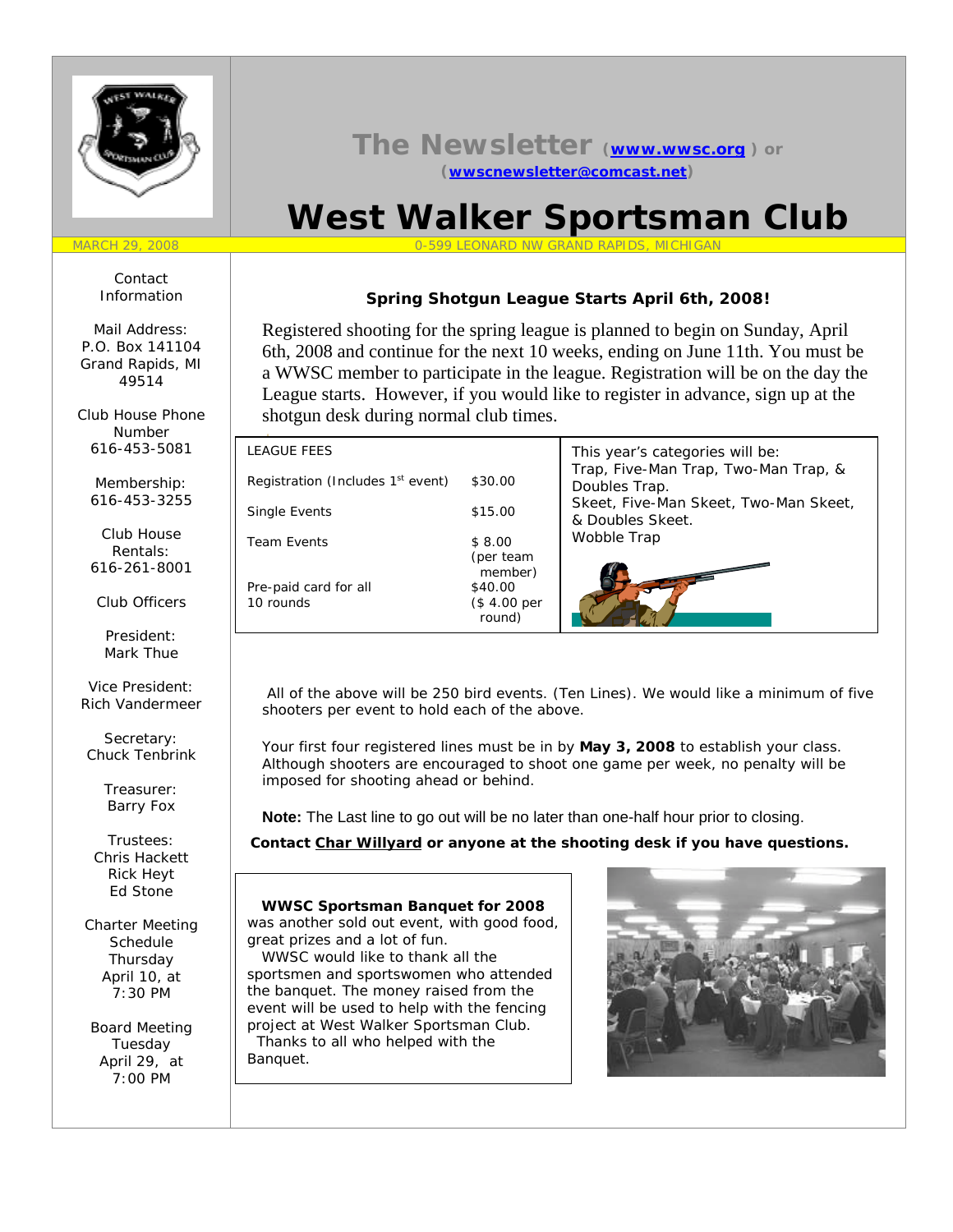

*Archery*

*Wednesday*

*Thursday AM & PM*



**Shotgun** 

### **Wednesday**

 $9AM - 12$ 

6PM – 10PM

**Saturday** 

10AM -2PM

**Sunday** 

10AM – 2 PM

\*\*\*\*\*\*\*\*\*\*\*\*

Use of the Charter Range is reserved for Charter Members and/or for supervised club activities

\*\*\*\*\*\*\*\*\*\*

Newsletter editor

Russ Hodder 616-453-6220 *wwscnewsletter@ comcast net*

## West Walker Spring 150 / Saturday April 5<sup>th</sup>, 2008

- **Saturday April 5th from 1:00PM to 6:00 PM**
- **Cost is \$35.00 for all 5 events**
- **Trophies will be awarded for each event plus HOA**
- **Proceeds will go for a new wobble trap**
- **Steak dinner available for \$10.00. Includes steak, baked potato, salad, & coffee, or soda. (BYOB if desired)**
- **Sign up at the shooting Desk or contact Rick at 616-204-6240 or email him at** rkzandstra@yahoo.com
- **Reservations recommended**

**TRAGETS: 25 five stand, 25 skeet, 25 skeet doubles,25 trap, & 50 trap doubles**

# **First Plate Shoot April 12**

 I hope everybody survived this winter in good shape and now we are ready to pound those steel plates! To keep you on your toes, we have some new scenarios for steel plate shooting this year. (We'll also be using the bowling pins again). I plan on setting up the .22 drag race at all the matches this year, so bring your .22's. It's great fun, even if you don't have somebody to shoot against. If it becomes popular, we'll have a competition with that also. The El Presidente will be back and eventually a side shoot with rifles. If enough interest is shown, we may also have a side shoot with shotguns later. The cost will be \$5.00 per event, not per run.

 For those who have never tried the plate shoots and are thinking about it, here's how it works. The match is based loosely on IPSC & IDPA courses, with rules set up for the average shooter. If you have a concealed license and want to practice with your carry gun, or just want to try this type of shooting to see if it's as fun as they say, then this game is for you. The Main Event has twelve targets with occasional hostages mixed in. On the sound of the timer, you start hitting the targets while missing the hostages. There is a mandatory magazine change halfway down the course, to keep it revolver friendly. It also evens the playing field between the pistols who have a single stack mag and those that have a double column mag. You shoot at the target until you hit it, then you move on to the next one.. The person with the fastest time wins the event.

 Safety is a major part of this game. Everybody behind the firing line is required to wear eye and ear protection whenever the range is hot, because of the close proximity of the shooting. FULL METAL JACKET rounds are not allowed due to the possibility of ricochets. The only bullet types allowed are lead, lead tipped, hollow point, or plated bullets like those made by Rainier.

 For more information on our shoots, go to West Walkers web site, www.wwsc.org, go to the left column on the home page to "programs", click on the steel plate shoots, then click on the "steel plate page" in the first paragraph. This will answer most of your questions. If not, contact me at p18shootr@sbcglobal.net.

 The first shoot is on April 12, at 10:00 am. (Please come early to sign up and pay) We will go over the safety rules and course description at 10:00. You do not have to be a member of West Walker to shoot the course. Everybody is welcome, so bring a friend and try out this fun and exciting game. See you there.

Chris Hackett

#### \*\*\*\*\*\*\*\*\*\*\*\*\*\*\*\*\*\*\*\*\*\*\*\*\*\*\*\*\*\*\*\*\*\*\*\*\*\*\*\*\*\*\*\* **Charter Membership**

There are currently openings for Charter Memberships. If you have been an Associate member for at least one year, you may apply for a Charter Membership. Contact a Charter Member if you would like more information on becoming a Charter Member.

**Note: On April 19th from 9AM until Noon, the 7 yd pistol range will be closed, because of CCW training.**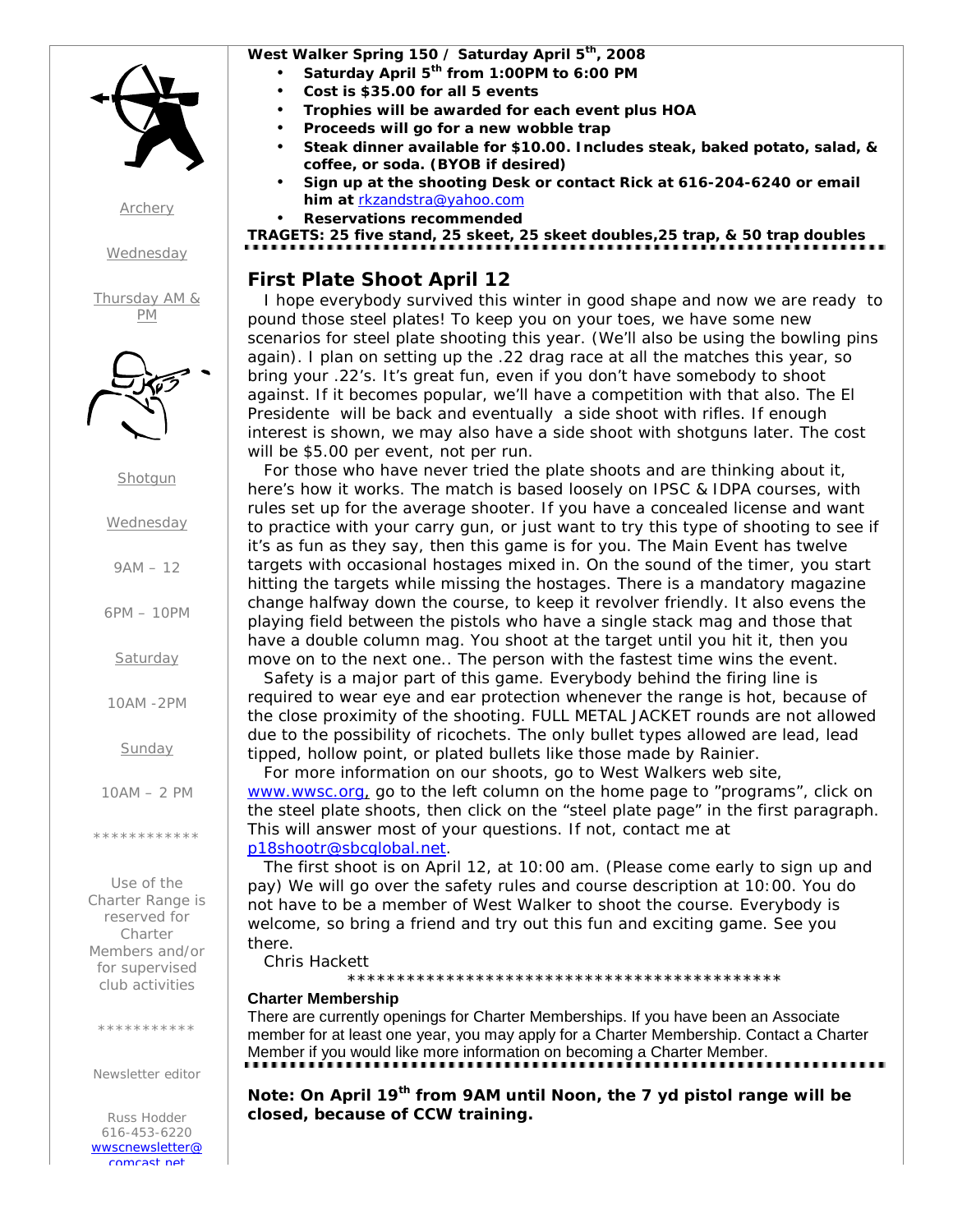|                                                      |                             |                            | <b>April 2008</b>                                                           |                                                                                     |                |                                                                                            |
|------------------------------------------------------|-----------------------------|----------------------------|-----------------------------------------------------------------------------|-------------------------------------------------------------------------------------|----------------|--------------------------------------------------------------------------------------------|
| Sunday                                               | Monday                      | Tuesday                    | Wednesday                                                                   | Thursday                                                                            | Friday         | Saturday                                                                                   |
|                                                      |                             |                            | Trap & Skeet<br>9AM-Noon<br>6PM-10PM<br>Archery<br>2                        | West Michigan<br>Archery League<br>Duck Hunters<br>3 Last Evening<br>Meeting<br>7PM | 4              | Trap & Skeet<br>West Walker<br>10AM-2PM<br>Spring 150<br>5                                 |
| Spring shotgun<br>league starts<br>10AM-2PM          | NWTF<br>Meeting<br>7PM<br>N | $\infty$                   | Spring shotgun<br>9AM-Noon<br>6PM10PM<br>League<br>Archery<br>ᡐ             | Charter meeting<br>7:30PM<br>$\overline{a}$                                         | $\overline{1}$ | Steel plate shoot<br>Spring shotgun<br>10AM-3PM<br>10AM-2PM<br>eagne<br><u>12</u>          |
| Spring shotgun<br> eague<br> 0AM-2PM<br>$\mathbf{r}$ | $\overline{4}$              | 15                         | Spring shotgun<br>9AM-Noon<br>6PM10PM<br>League<br>Archery<br>$\frac{1}{2}$ | 17                                                                                  | $\frac{8}{1}$  | Silhouette Match<br>Spring shotgun<br>10AM-2PM<br>league<br><b>IHMSA</b><br>$\overline{1}$ |
| Spring shotgun<br>league<br>10AM-2PM<br>20           | $\overline{2}$              | 22                         | Spring shotgun<br>9AM-Noon<br>6PM10PM<br>League<br>Archery<br>23            | $\mathbf{z}$                                                                        | 25             | Spring shotgun<br>10AM-2PM<br>league<br>$\mathbf{26}$                                      |
| Spring shotgun<br>league<br>10AM-2PM<br>27           | 28                          | Board meeting<br>7PM<br>29 | Spring shotgun<br>9AM-Noon<br>6PM10PM<br>League<br>Archery<br>္က            |                                                                                     |                |                                                                                            |